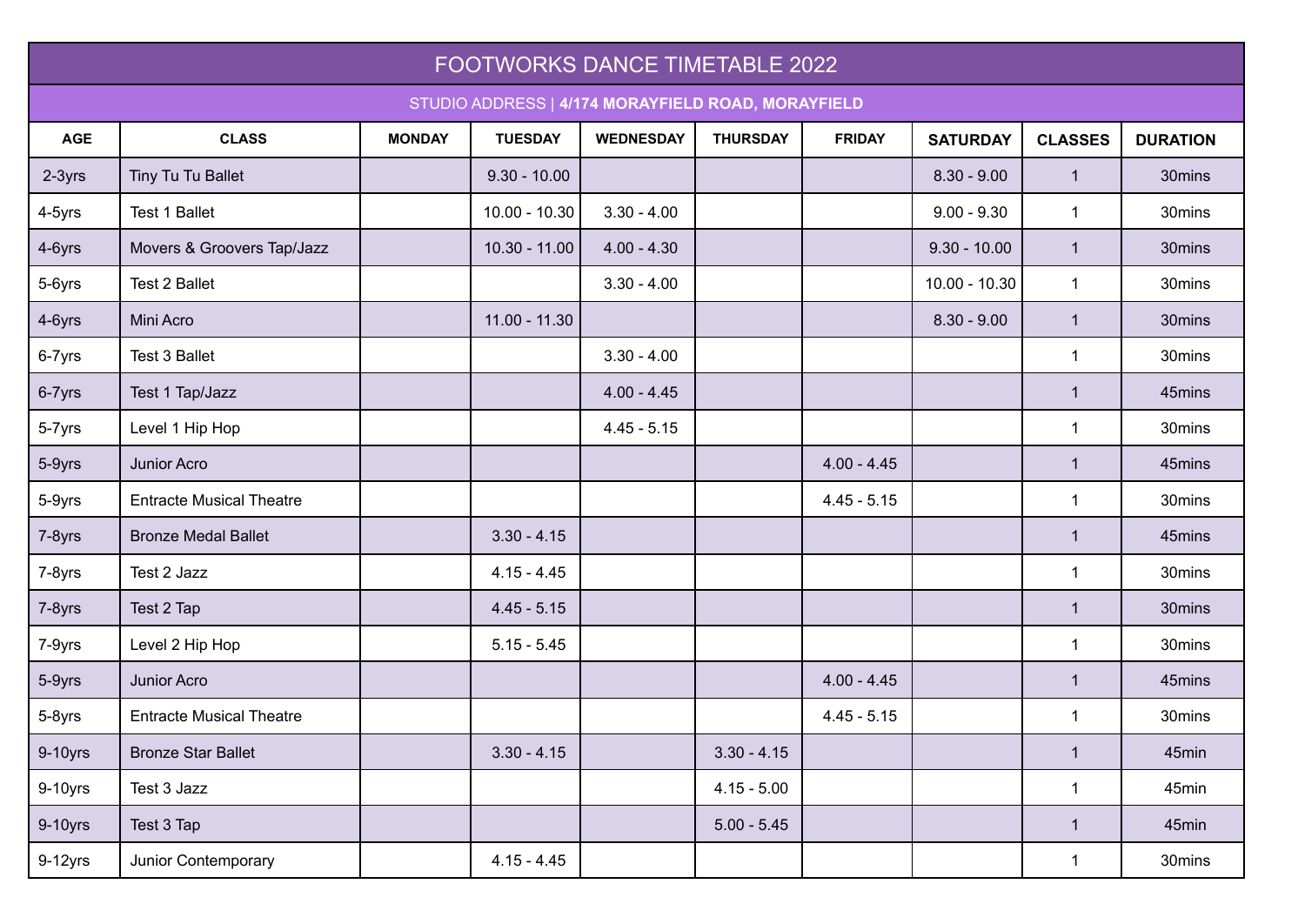| 9-10yrs     | Level 4 Hip Hop              | $4.45 - 5.15$ |               |               |               |                 | $\mathbf{1}$   | 30mins          |
|-------------|------------------------------|---------------|---------------|---------------|---------------|-----------------|----------------|-----------------|
| $9-12$ yrs  | Inter Acro                   |               |               |               | $5.15 - 6.15$ | $9.00 - 10.00$  | $\mathbf{1}$   | 1hr             |
| $9-12$ yrs  | Level 1/2 Musical Theatre    |               |               |               | $6.15 - 6.45$ |                 | $\mathbf{1}$   | 45mins          |
| 10-12yrs    | <b>Silver Medal Ballet</b>   | $5.15 - 6.00$ |               | $3.30 - 4.15$ |               |                 | $\overline{2}$ | 45mins          |
| 10-12yrs    | <b>Bronze Medal Jazz</b>     |               |               | $4.15 - 5.00$ |               |                 | $\mathbf{1}$   | 45mins          |
| 10-12yrs    | <b>Bronze Medal Tap</b>      |               |               | $5.00 - 5.45$ |               |                 | $\mathbf{1}$   | 45mins          |
| $9-12$ yrs  | Junior Contemporary          | $4.15 - 4.45$ |               |               |               |                 | $\mathbf{1}$   | 30mins          |
| $9-10$ yrs  | Level 4 Hip Hop              | $4.45 - 5.15$ |               |               |               |                 | 1              | 30mins          |
| $9-12$ yrs  | <b>Inter Acro</b>            |               |               |               | $5.15 - 6.15$ | $9.00 - 10.00$  | $\mathbf{1}$   | 1 <sub>hr</sub> |
| 12-14yrs+   | Level 3/4 Musical Theatre    |               |               | $5.15 - 5.45$ |               |                 | $\mathbf{1}$   | 45mins          |
| 12-14yrs    | <b>Gold Medal Ballet</b>     |               | $4.30 - 5.15$ | $5.45 - 6.30$ |               |                 | $\overline{2}$ | 45mins          |
| 12-14yrs    | Silver Star Jazz             |               |               | $6.30 - 7.15$ |               |                 | 1              | 45mins          |
| 12-14yrs    | Silver Star Tap              |               |               | $7.15 - 8.00$ |               |                 | $\mathbf{1}$   | 45mins          |
| 12-14yrs    | Level 5 Hip Hop              |               | $5.15 - 6.00$ |               |               |                 | $\mathbf{1}$   | 30mins          |
| 12 - 14 yrs | Intermediate Contemporary    |               | $6.00 - 6.45$ |               |               |                 | $\mathbf{1}$   | 45mins          |
| $11$ yrs +  | Senior Acro                  |               |               |               |               | $10.00 - 11.00$ | $\mathbf{1}$   | 1hr             |
|             |                              |               |               |               |               |                 |                |                 |
| 12-14yrs    | Intermediate Musical Theatre |               |               | $5.15 - 5.45$ |               |                 | $\mathbf{1}$   | 45mins          |
| 13-15yrs    | <b>Gold Star Ballet</b>      |               | $7.00 - 7.45$ | $5.45 - 6.45$ |               |                 | $\overline{c}$ | $1hr +$         |
| 13-15yrs    | Gold Star Jazz               |               |               | $6.45 - 7.30$ |               |                 | $\mathbf{1}$   | 45mins          |
| 13-15yrs    | Gold Star Tap                |               |               | $7.30 - 8.15$ |               |                 | 1              | 45mins          |
| 13 - 15yrs  | Level 8 Hip Hop              |               | $7.45 - 8.30$ |               |               |                 | $\mathbf{1}$   | 45mins          |
| 15-17yrs    | Intermediate Ballet          | $5.45 - 6.45$ | $5.15 - 6.15$ |               |               |                 | $\overline{2}$ | $1hrs +$        |
| 15-17yrs    | Elementary Jazz              | $6.45 - 7.30$ |               |               |               |                 | $\mathbf{1}$   | 45mins          |